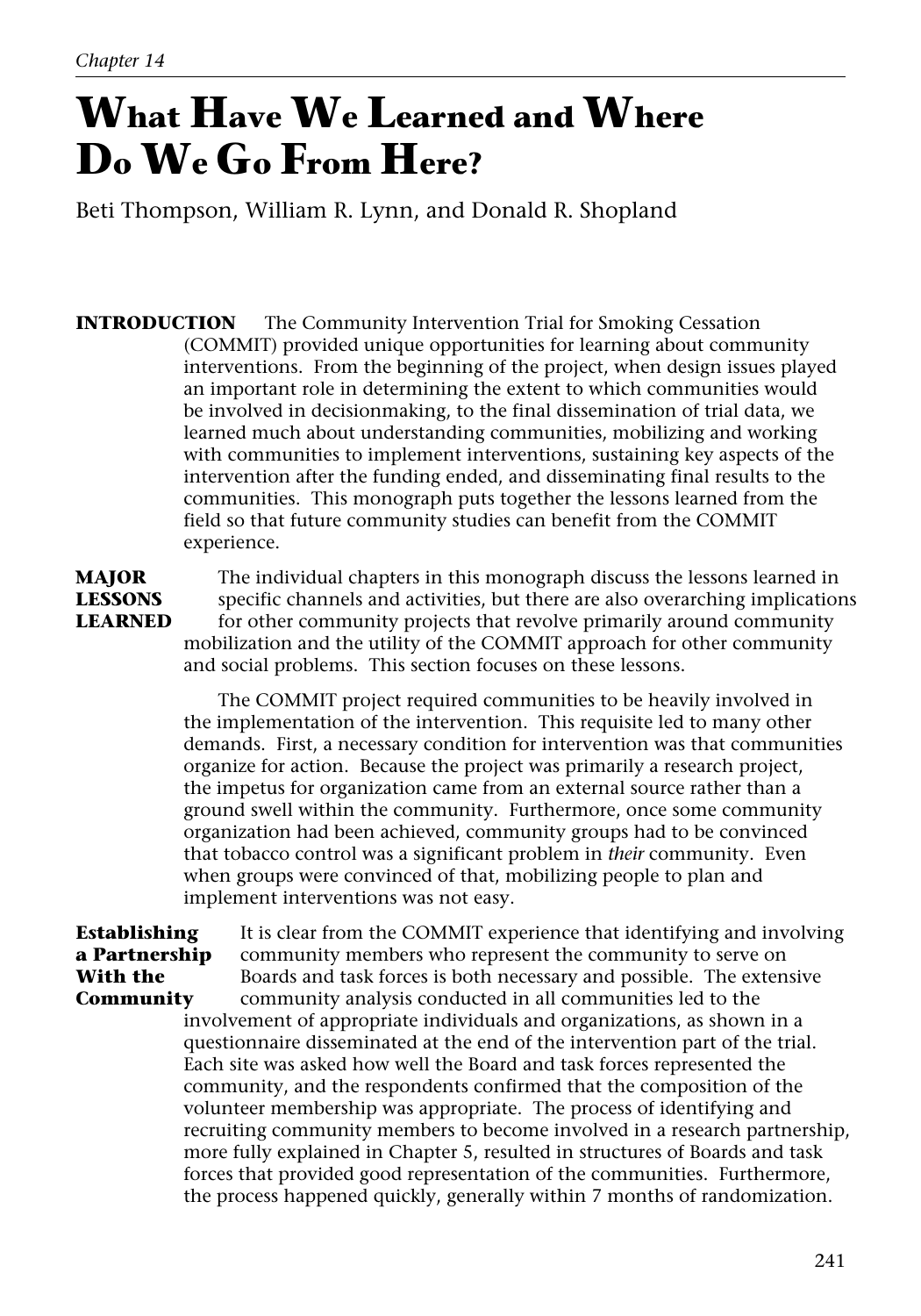We also learned that the membership of Boards and task forces was fluid, with members resigning and new individuals being recruited according to the specific project focus and the interests and availability of individuals.

**Promoting the** Initially, there were concerns that communities would not think **Research Agenda** of tobacco control as being a sufficiently important issue or as requiring the amount of volunteer time we were requesting. In the early days of the project, some community members argued that there were other compelling problems in their communities (such as alcohol, other drugs, and violence) and that those problems should be the focus of attention. As a result, there was some natural dropout in volunteer membership as individuals decided not to participate in this research. However, within a short time, all 11 intervention communities, and the individuals, groups, and organizations representing them, became heavily involved in organizing the community to help smokers achieve cessation. Thus, we learned that communities will enthusiastically embrace an externally imposed research agenda, even when that agenda is not seen as including key problems or issues facing the community. One community member stated that there were enough community problems for everyone to get involved in, and if resources were available, she was determined to make a difference where she could.

> As Chapters 5 through 13 indicate, community Boards, task forces, and individual volunteers took on most of the activities with enthusiasm, which should not be construed to mean that community representatives were always pleased with the constraints of the protocol. After some practice and experience, many communities wished to rearrange the focus of the protocol, spending less time on organizations (Chapter 11) and more on preventing smoking onset (Chapter 13). Nonetheless, community volunteers regarded the protocol as being important and tried to conduct the activities in a manner congruent with the needs of their communities.

As discussed in Chapter 5, the need to put research aims before community aims was a compromise made among the investigators in the early days of COMMIT. Although every attempt was made to allow for flexibility, the intervention was set up as a "one size fits all" model, which was occasionally frustrating to investigators and community members alike. Future community intervention planners might consider ways to better incorporate the changing interests and agendas of communities into a protocol.

**Planning** The initial task of the Boards and task forces was to develop a Smoking **Intervention** Control Plan, the blueprint for the 4 years of intervention activities **Activities** that were to occur in a community. The plan served many purposes: It introduced the project to the community, provided an overall guide for what would be done and when it would be done, gave the community volunteers their first real opportunity to work together, and forced volunteers to agree on how the tobacco control issue would be approached in their community. Because of the research nature of the project, the timeline for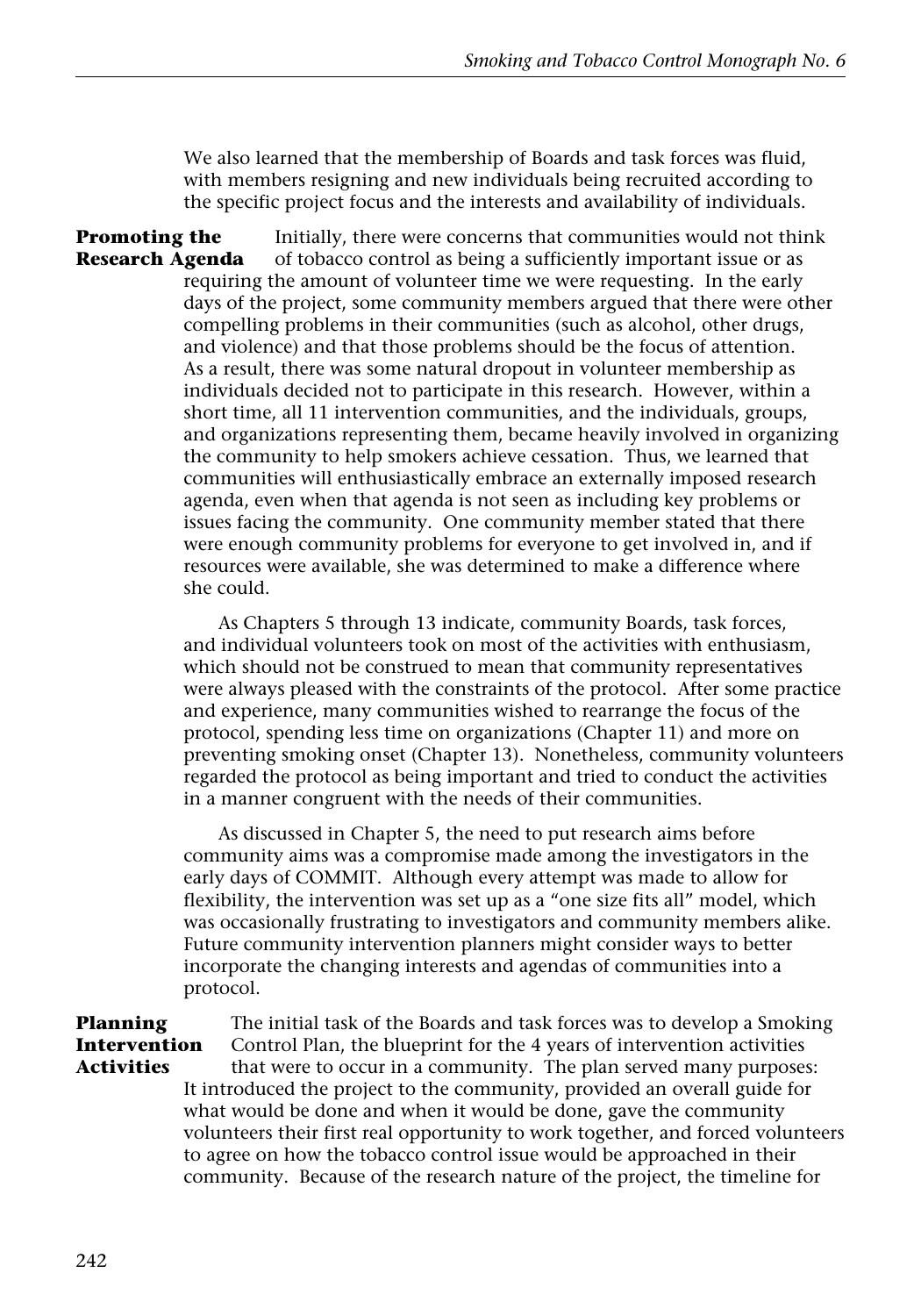producing this plan was extremely short. The community Boards and task forces were organized by the end of January 1989. By May 1989, they were expected to produce this comprehensive plan and to prepare its presentation to the community. Familiarizing the volunteers with the project and the protocol required a significant amount of learning; thus, the May deadline for developing the Smoking Control Plan was not ideal. Although staff members experienced considerable anxiety (and worked many extra hours), the volunteers put forth superb efforts, and plans were produced.

Immediately after the overall Smoking Control Plan was developed, volunteers had to begin producing Annual Action Plans, which specified the activities to be accomplished in the first intervention year. Action plan development required that Boards and task forces identify how activities would be implemented, what the activities would build on, who would do them, how much they would cost, and other details. The Boards and task forces accepted this task and devised plans that incorporated creativity in the implementation of activities, added other community groups to the intervention process, and allocated resources wisely. (Indeed, many communities used this as an opportunity to generate in-kind contributions.) Thus, it was clear that community volunteers were eager and able to become involved in planning intervention activities.

**Implementing** The final community task was to implement the intervention **Intervention** activities so that research objectives could be achieved. The data in **Activities** Table 1 indicate that community volunteers and staff members took that task seriously, with 94 percent of process objectives achieved across COMMIT. In planning the trial, investigators outlined the percentage of intermediary groups, such as health care providers, workplaces, and schools, that had to be reached for a minimal intervention to be achieved (see Chapter 2). Community volunteers took pride in feedback that indicated they were making progress in achieving process objectives. Community volunteers participated in diverse activities, ranging from stuffing envelopes, to recruiting worksites to become involved in community promotions, to becoming media and legislative advocates, to being regular speakers at schools, and many activities in between. Some of these activities are described in Chapters 5 through 13.

**Utility** As COMMIT drew to a close, we began asking our community partners **for Other** for input on the process. One item put forward by all communities was **Community** the relevance of the COMMIT use of community organizations to other **Projects** types of community interventions. Volunteers commented that the COMMIT experience provided them with excellent skills that could be applied subsequently to other community problems. Specifically, they liked the idea of drawing on volunteers from the entire community to organize around a problem. They also liked the structures set up by COMMIT that distributed work among a Board and separate task forces. Volunteers from at least three communities stated that they had used that approach in other projects.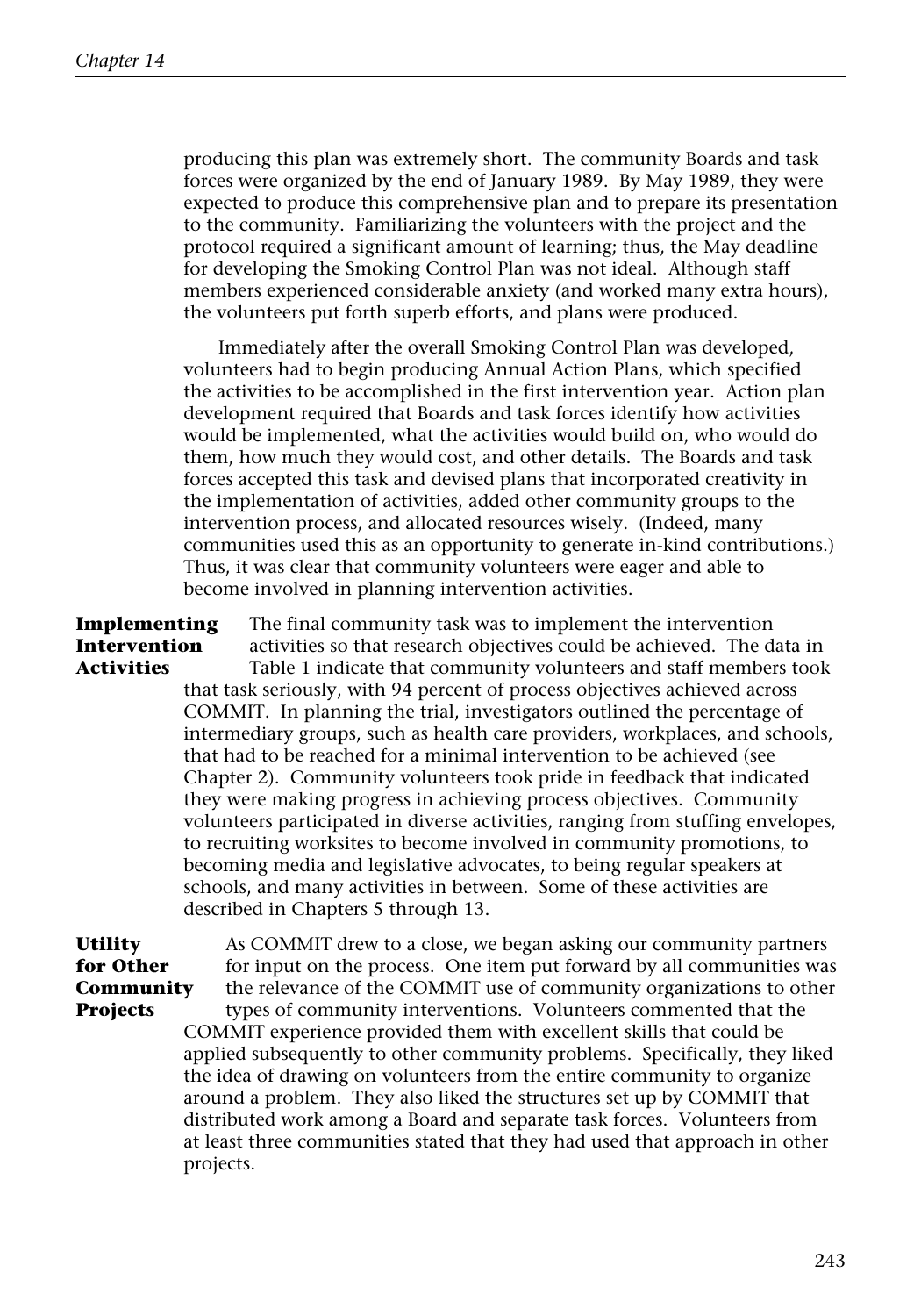| Intervention Channel (number of activities) | Average for All Intervention<br><b>Communities Combined</b><br>$(\% )$ |
|---------------------------------------------|------------------------------------------------------------------------|
| Mobilization of Boards and Task Forces (34) | 99                                                                     |
| Health Care Providers (30)                  | 96                                                                     |
| Worksites (31)                              | 92                                                                     |
| Organizations (13)                          | 83                                                                     |
| Cessation Resources (24)                    | 92                                                                     |
| Public Education: Media (20)                | 94                                                                     |
| Public Education: Youth (15)                | 90                                                                     |
| <b>Total (167)</b>                          | 94                                                                     |

## Table 1 **Percentage of process objectives achieved trialwide by intervention channel**

**Feedback Issues** Research projects often do not have data until late in the trial. In COMMIT, a deliberate decision was made to keep everyone, including investigators, from seeing any outcome data until the project was over. More than one community representative was disturbed that outcome data were not available throughout the trial. Being blinded from outcome data made it impossible to institute midcourse corrections. Similarly, data on the attainment of impact objectives came late in the trial and were not useful for communities in planning how to direct their energies. Providing feedback during the intervention using process and outcome data can be important for motivating communities and tailoring intervention to individual communities.

**Durability of** Another lesson was learned late in the trial. As COMMIT ended, **Intervention** many investigators, community representatives, and National Cancer **Activities** Institute (NCI) personnel expressed an interest in continuing tobacco control activities. The COMMIT Steering Committee developed plans for encouraging the communities to make "transition plans" for the future. Each community expressed an interest in continuing some aspects of tobacco control activities and spent considerable time on this process. Unfortunately, when intervention funding ended, the communities were left on their own to carry out their plans to institutionalize tobacco control activities. We learned that the process of ensuring longevity of intervention activities or structures needed to begin early in the trial, not in the last 18 months. Despite the problems with trying to continue intervention activities, 9 of the 11 intervention communities were still conducting tobacco control activities a year after the project ended and had dedicated staff and resources to do so. Two communities, which had received large State or provincial grants, expanded activities greatly, but the remaining communities were selective in choosing which activities to continue. Nevertheless, we learned that communities will continue tobacco control activities even after external funding ends.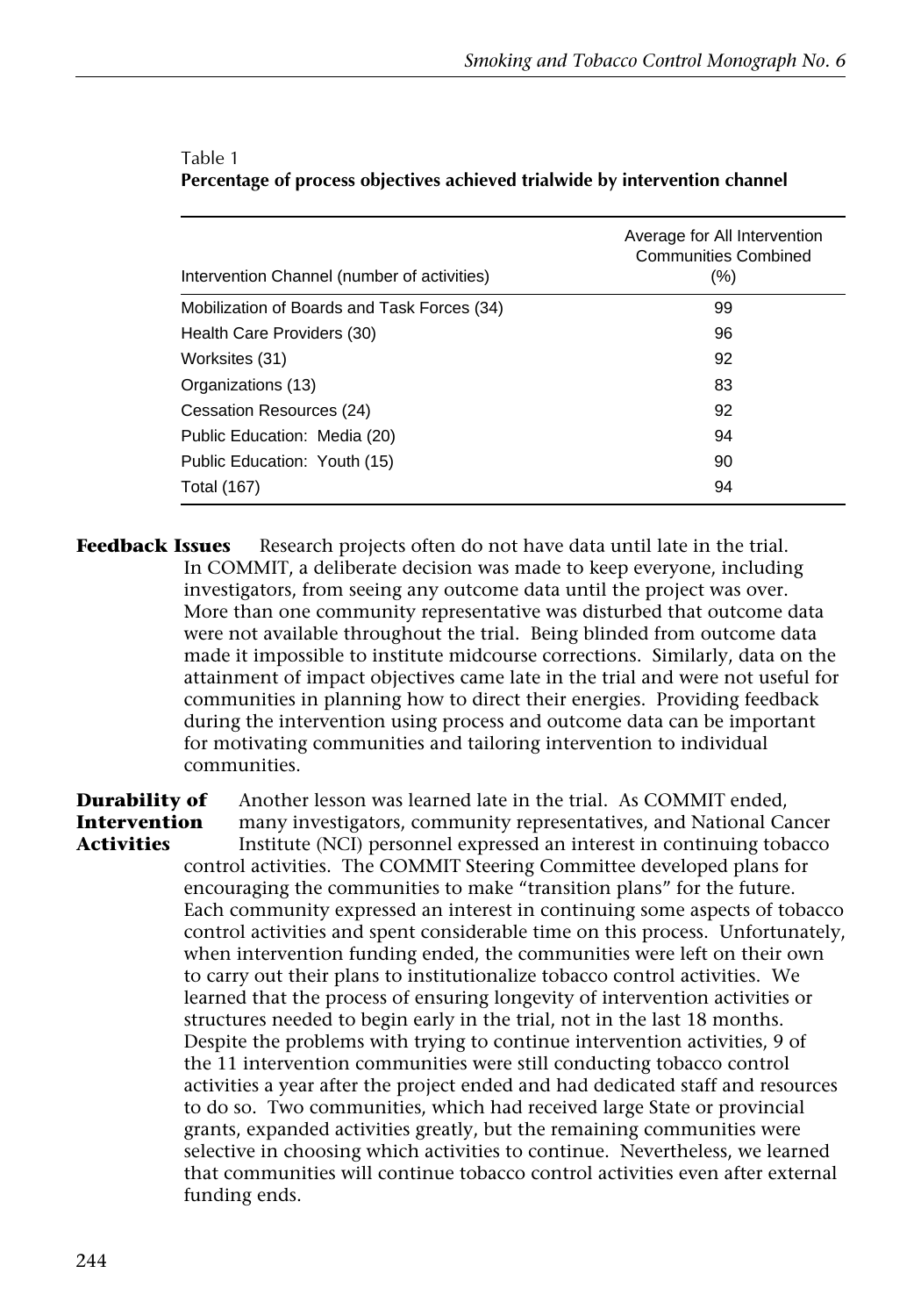**The Role** NCI, which funded COMMIT, perceived that resources would go to **of Resources** the community as "seed resources" that would generate other means to conduct activities. In many communities, the reality differed. For small communities, resources of \$150,000 per year were seen as highly significant, especially because volunteers and staff members did not have to engage in fundraising to acquire those resources. This is counter to the practice in most community projects where a volunteer board is responsible for activities to generate resources. Interestingly, although the funds ended, organized, welldefined groups continued in many communities.

> The following list summarizes the overall lessons learned from COMMIT field activities:

- It is possible to establish a partnership with communities so that they will organize around a community problem. The process of forming the partnership requires extensive understanding of the community and substantial input from key informants in the community regarding recruitment of appropriate individuals, organizations, and groups.
- It is possible to promote a research agenda even when that agenda is not necessarily viewed as the primary problem facing a community. The COMMIT experience indicates that external resources for addressing a problem that may not be the community's primary concern are a strong incentive for participation. Furthermore, the COMMIT communities had some existing groups and organizations that were interested in and committed to dealing with tobacco control, and those groups were able to draw other community members into the project.
- Community volunteers are willing and able to plan intervention activities that are congruent with an intervention protocol. As community volunteers gain more familiarity with projects and see other potential options for solving the problem, they may wish to change the focus of the intervention protocol. This was evident in COMMIT where, by the end of the trial, all the communities expressed a desire to spend more time and resources on prevention as opposed to cessation. Although the COMMIT project maintained the original intervention protocol to achieve its research emphasis, it may be more desirable to allow protocol changes during the intervention, as long as those changes apply to all the communities. In fact, COMMIT did allow such changes in the organizations channel (Chapter 11), and those changes were accepted by the communities.
- Community volunteers are willing to implement intervention activities. However, one cannot assume that volunteers possess all the information and skills needed to implement interventions. For that reason, ongoing training opportunities are required for individuals to learn the skills of advocating positions, presenting tobacco issues to other community sectors, and placing tobacco control on the agenda of diverse community groups and organizations. In addition, the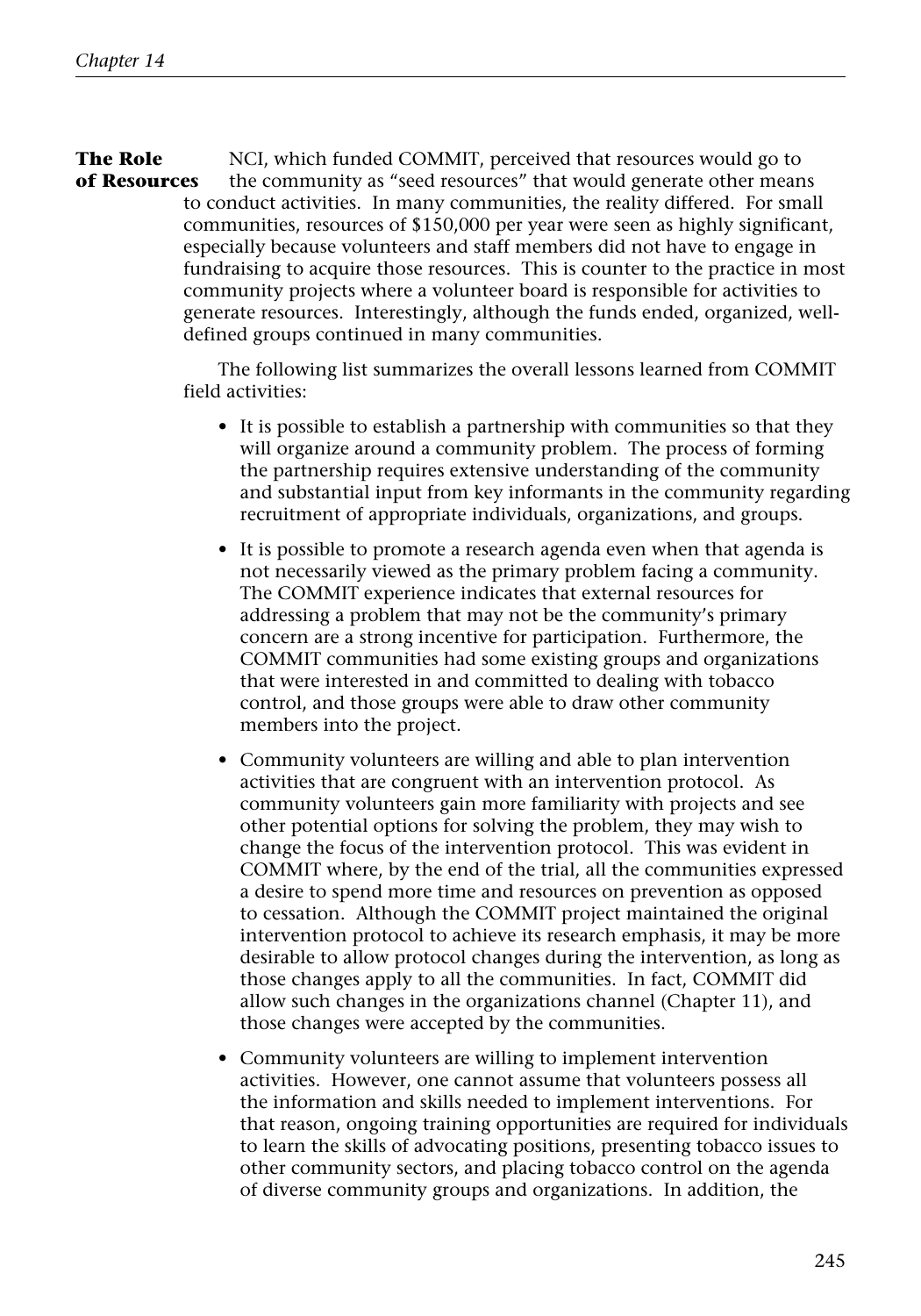training programs provided by COMMIT (i.e., training for physicians, dentists, other health care professionals, worksites, organizations, cessation services providers, and educators) were generally well received and left a substantial legacy in the communities.

- The COMMIT model of community organization and a structure of Boards and task forces was well received and has utility for other community problems. Board and task force members also found it a good structure to distribute COMMIT's work activities.
- As noted above under "Feedback Issues," community volunteers would have liked outcome data during the trial so that they could have made midcourse corrections, if necessary. Formative evaluation methodology requires continuous feedback to revise interventions. Availability of process and early outcome data also would have provided opportunities to sell the project to other groups and organizations in the community. Process data on events, contests, and new strategies to recruit heavy smokers also would have allowed for changes to be made the next time those activities were conducted. Community volunteers felt hampered by lack of data.
- Communities were interested in maintaining tobacco control activities. Unfortunately, the COMMIT protocol did not include durability as one of its goals or intervention objectives. Despite this, all 11 communities discussed the issue and developed plans for sustaining at least some project activities. An earlier planning period for transition and assistance in obtaining resources would have been useful for the communities. The plan for durability and transition from a funded research project to a community-supported project should have been an explicit COMMIT goal, and steps to achieve that should have been incorporated from the beginning of intervention activities.
- Resources are important in maintaining tobacco control; however, organized groups can undertake tobacco control. The COMMIT experience suggests that a foundation was laid by the project, considerable enthusiasm and energy were developed, and avenues were found for maintaining many project activities. Although these results differed by community, 9 of the 11 communities continued some form of activity for a year after the project ended, and 2 expanded activity with new funding.

**IMPLICATIONS OF** Although COMMIT data continue to be assessed, especially **COMMIT RESULTS** in terms of impact objectives, the outcomes of the trial have **ON LESSONS LEARNED** been published (COMMIT Research Group, 1995a and

1995b). A statistically significant difference in the proportion of light-tomoderate smokers who quit during the 4 years of the intervention was noted in the intervention communities (30.6 percent) compared with control communities (27.5 percent). However, there was no difference in smoking cessation between intervention and control communities among heavy smokers.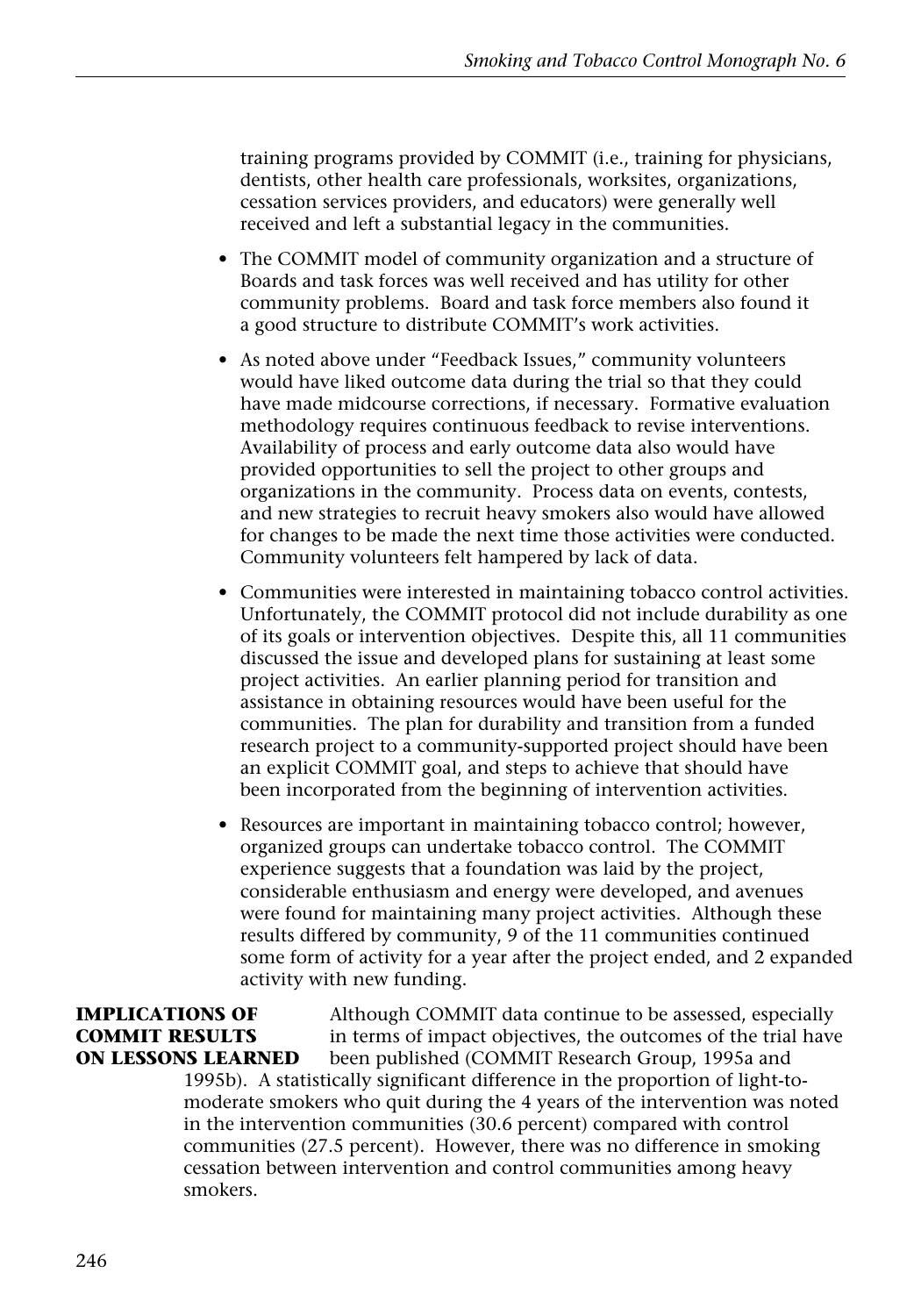Cessation among light-to-moderate smokers was associated with educational level, with most of the beneficial effect of the intervention seen in the less educated subgroup (no college education). This is contrary to other studies that indicate cessation is more likely to occur among more educated groups (Pierce et al., 1989). It may be that less educated smokers benefit more from a community-based intervention.

Receipt indices were calculated from questions regarding respondents' experiences in the various intervention channels; for example, individuals were asked whether their physician had talked with them about stopping smoking, whether there were any antismoking activities in their worksite, and whether they had participated in any stop-smoking contests. Separate indices were devised for cessation resources, health care, worksites, public education and media, religious organizations, programs and materials, contests and events, and perceived unacceptability of smoking. Summary standardized scores of those indices for heavy smokers were 0.695 for the intervention communities and  $0.118$  for the control communities ( $p = .012$ ). For light-to-moderate smokers, the summary scores were 0.386 for the intervention communities and -0.178 for the control communities ( $p = .004$ ). These scores indicate that cohort members in the intervention communities were more aware of and had participated in more smoking control activities than their counterparts in the control communities. There also was a significant rank order correlation between community receipt indices and the quit rate for the light-to-moderate cohort (rank order correlation = .75,  $p = .01$ ). In addition, an examination of the observed quit rates over time shows an emerging difference between intervention and control communities for light-to-moderate smokers.

Quitting was measured in 1990, 1991, 1992, and at the end of the trial in 1993. Heavy and light-to-moderate smokers showed an increase in quitting over time in both the intervention and control communities. However, Figure 1 suggests an emerging difference in quit rates for light-to-moderate smokers, one that could perhaps attest to the durability of the community intervention approach if smoking cessation were to be measured again (COMMIT Research Group, 1995a). One of the primary considerations in selecting a community-based approach for the COMMIT intervention was the potential for a sustained intervention effect.

The COMMIT findings regarding heavy smokers and cessation are consistent with other studies (Luepker et al., 1994; Dwyer et al., 1986). The difference detected in light-to-moderate smokers is consistent with those reported earlier in eight community studies in seven different countries. Furthermore, the difference observed in COMMIT is greater than that in the Minnesota Heart Health Program, where a difference was seen only among women (Luepker et al., 1994), and the Pawtucket Heart Health Program, where there was no significant difference in cessation rates (Carleton et al., 1995). Based on their cohort sample, the Stanford Five-City Project observed a greater decline in prevalence in treatment cities compared with controls, and light-to-moderate smokers did better than heavy smokers; however,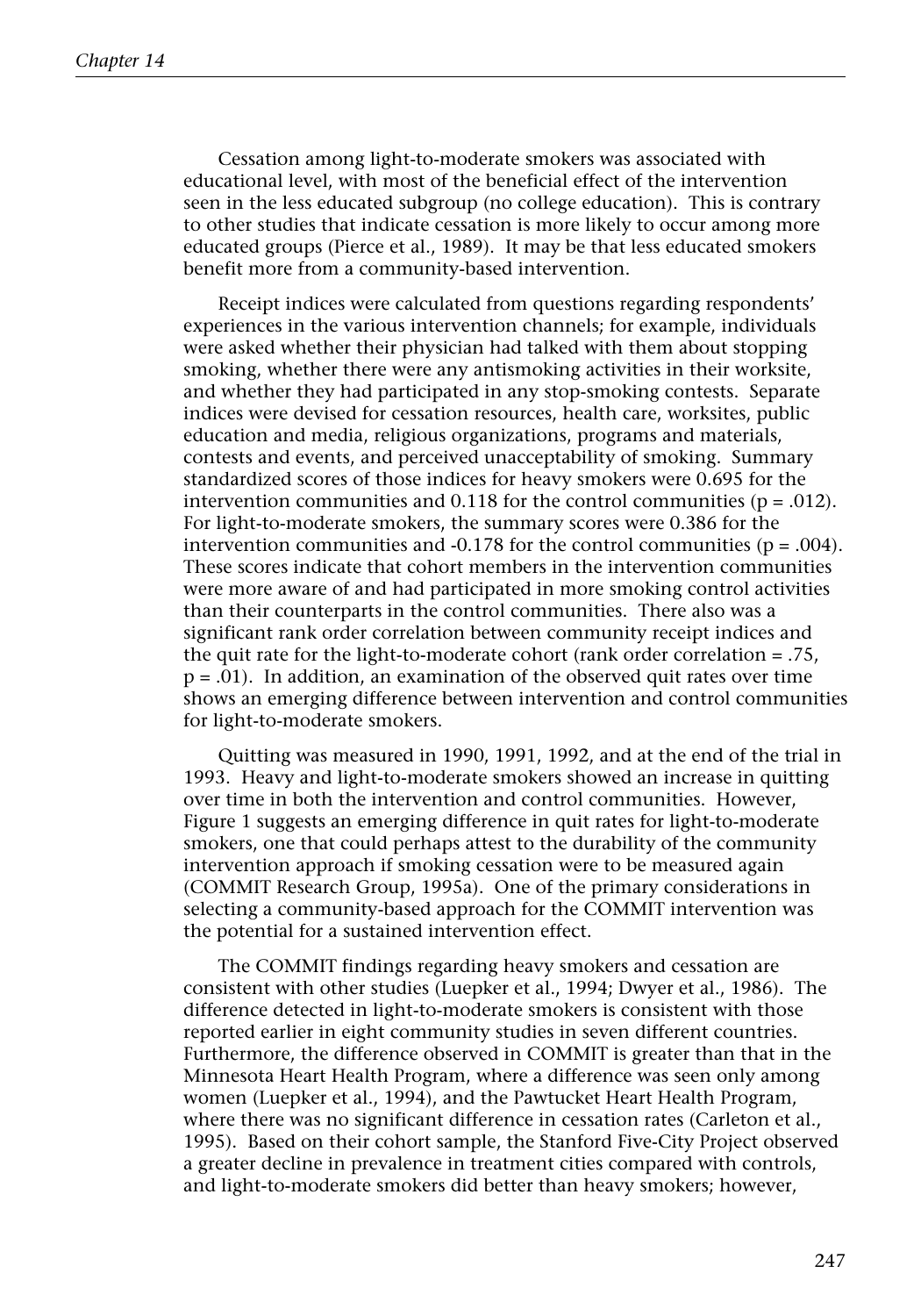

Figure 1 **Observed quit rates over time for heavy and light-to-moderate smoker cohorts**

nearly half the cohort could not be followed (Fortmann et al., 1993). No difference was detected between treatment and controls based on crosssectional data in the Stanford Five-City Project (Fortmann et al., 1993).

Although process objectives were achieved and the intervention receipt indices were favorable for reaching smokers, they had an influence on the quit rates of only light-to-moderate smokers. These outcomes, although significant in terms of potential public health benefit, are more modest than the investigators had hoped to achieve and should be interpreted in light of the successful implementation of the intervention protocol. Several possible reasons for this limited impact of community organization on smoking behavior exist.

First, the project may not have lasted long enough to realize the link between process objectives and impact objectives or between impact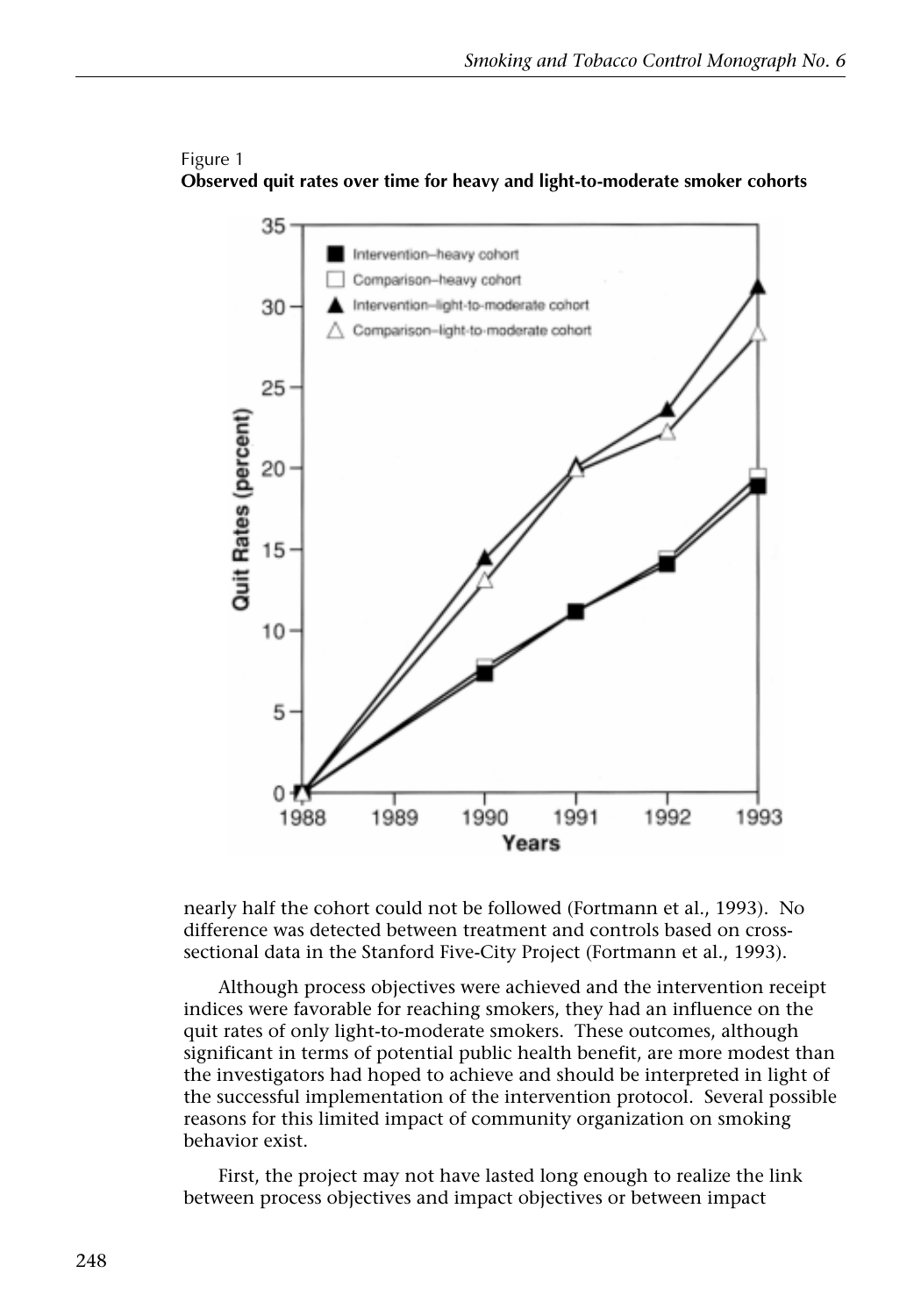objectives and outcomes. This has been the case in other studies, such as the North Karelia Project, where significant results were not seen until the 10-year followup (Puska et al., 1983). Conversely, the Stanford Three Community Study saw results in the 2nd and 3rd years of intervention, although that study did not focus on heavy smokers. It may be that heavy smokers take longer to move from awareness and participation to cessation than do light-to-moderate smokers. Second, the group of interventions, although efficacious in specific settings, may not have been the right ones for a community trial. Clearly, the interventions did not reach heavy smokers who are strongly addicted to nicotine, so it is possible that they need more individualized and clinical attention to quit. Third, COMMIT did not emphasize policy and media interventions; there is some evidence that these could be more effective, especially if done in conjunction with the other COMMIT activities (Flora and Cassidy, 1990; Sorensen and Pechacek, 1989).

Other investigators believe that behavioral outcome measures may not be the only appropriate outcome for a community trial. Mittelmark and colleagues (1993) argue that problems of secular trend, sampling, economic patterns that can contribute to migration, difficulty of measuring outcomes, need to follow cohorts, and need to repeatedly survey large cross-sections of the population make it unreasonable to rely on behavioral change outcomes as indicators of success; rather, they argue that assessing participation may be the most important measure of success. Although COMMIT investigators were not willing to give up the behavioral outcome, they did believe it necessary to collect enough process data so that outcomes could be better understood. Only a few of those process data have been published to date. The process objectives indicate that interventions targeting heavy smokers were conducted. The intervention receipt indices described above indicate heavy smokers received the intervention. Other process measures, such as those documenting policy changes in worksites, organizations, and schools, remain to be analyzed. Similarly, we do not know yet whether there was an impact on the intermediary agencies (e.g., health care providers, cessation resources) that serve smokers. Those analyses are being conducted.

**FUTURE DIRECTIONS** Increasingly, community intervention programs for tobacco **FOR COMMUNITY** control are being funded and implemented. Sponsorship **TOBACCO CONTROL** varies from support from public health departments, to grants and contracts from Federal agencies (e.g., NCI's American Stop Smoking Intervention Study for Cancer Prevention [ASSIST] and the Centers for Disease Control and Prevention's Initiatives To Mobilize for the Prevention and Control of Tobacco Use [IMPACT] program), to foundation support (e.g., the Robert Wood Johnson Foundation Program for Smokeless States). However, fiscal resources for these projects vary considerably. In ASSIST, NCI has committed \$20 million annually to support smoking interventions in 17 States, whereas 33 States are due to receive approximately \$5 million annually under the IMPACT program. Staff members who are charged with implementing the programs seek information from COMMIT and other previously implemented community tobacco control projects to determine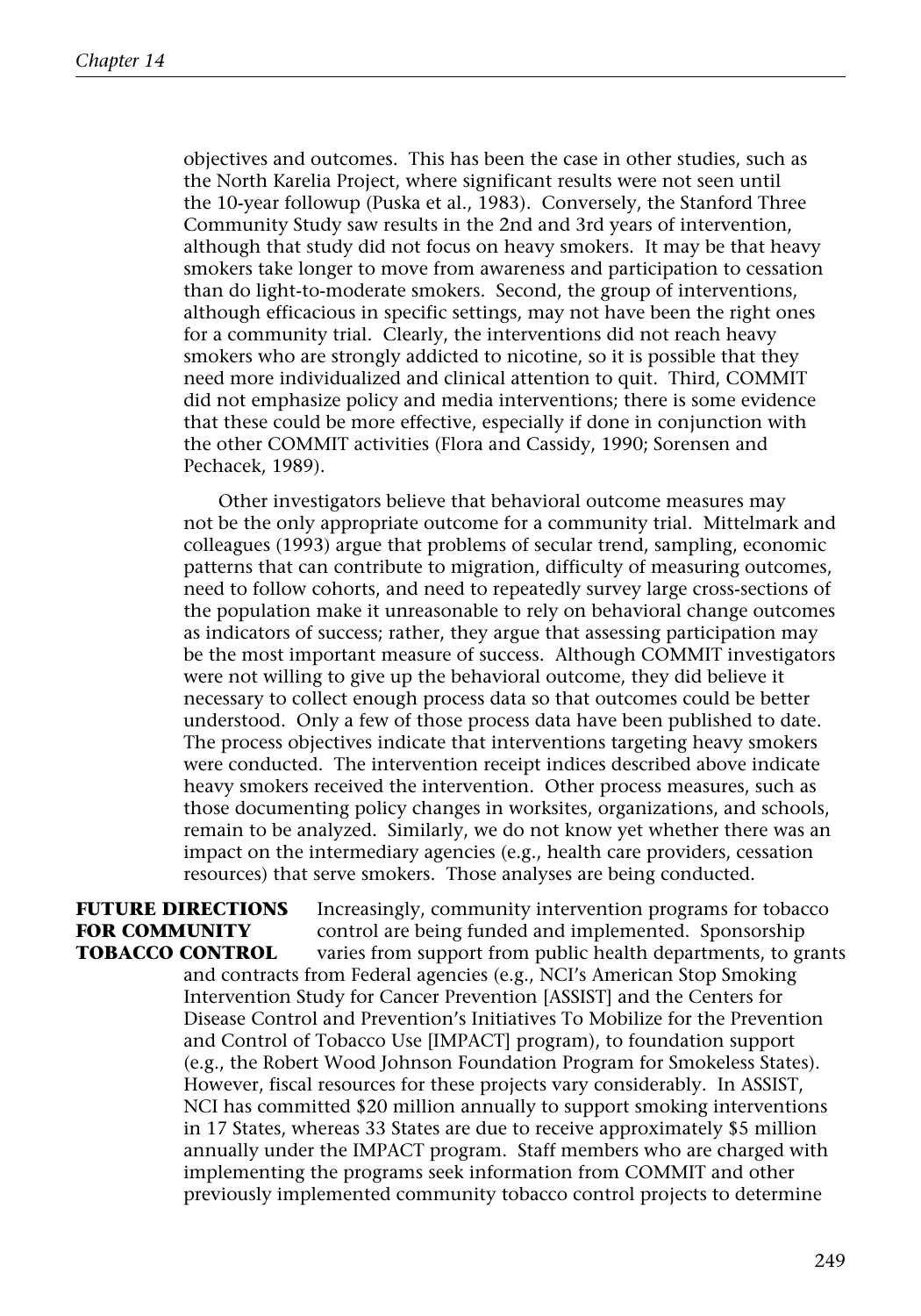how best to address tobacco control. Given the limited resources of an implementation project compared with a research project, important decisions must be made as to project emphasis.

The cornerstone of COMMIT and any other community intervention project is community organization. Community representatives know how their communities operate and how to reach individuals or groups who practice unhealthy behaviors such as smoking. Although community organization may require a considerable amount of work at the beginning of a project, it is effective in mobilizing a community because a variety of volunteers can be recruited to participate in the project and the diversity of representatives will ensure that all community sectors are involved.

Community organization requires a careful and thorough community analysis. All sectors of the community must be analyzed for their potential contribution to reaching project goals within the community. This analysis is the basis for forming community structures to take on tobacco control or other community problems. For some communities, a small coalition may work best; for others, one existing community agency may be prepared to take on the implementation role while involving others in the decisionmaking processes. The importance of community analysis cannot be overemphasized; an incomplete or erroneous analysis can omit the very groups or individuals who are most necessary to reach a target population.

Community tobacco control projects must be clear as to their specific aims. For example, Fisher (1995) has argued that what needs to be tested in community studies is a defined approach to community organization, not a defined intervention. Such an approach would require considerable flexibility for program planning, development, and implementation. Funding agencies may need to accept that greater flexibility and community freedom are necessary for effective community interventions. On the other hand, ASSIST embraces coalitions as a defined organizational structure (Shopland, 1993) but requires an intervention that focuses on policy and media (National Cancer Institute, 1991). The defined intervention has some general components but is not as regulated as COMMIT. Perhaps that approach will be more suitable to coalitions and the groups they represent.

Community groups must consider many factors when deciding on tobacco control activities. Are there particular subgroups that must be reached? How can they best be reached? Is addiction a major issue for the intervention the community groups wish to implement? If so, is a community study the best avenue for dealing with addiction? Is prevention the primary goal? If so, a focus on policy and media is probably most appropriate. Community projects that are not part of research have the advantage of picking their area of emphasis and then using the best knowledge available to tackle that problem. Community projects involved in research have less latitude.

Future tobacco control activities must be seen as part of a comprehensive national agenda. In COMMIT, most communities did not have the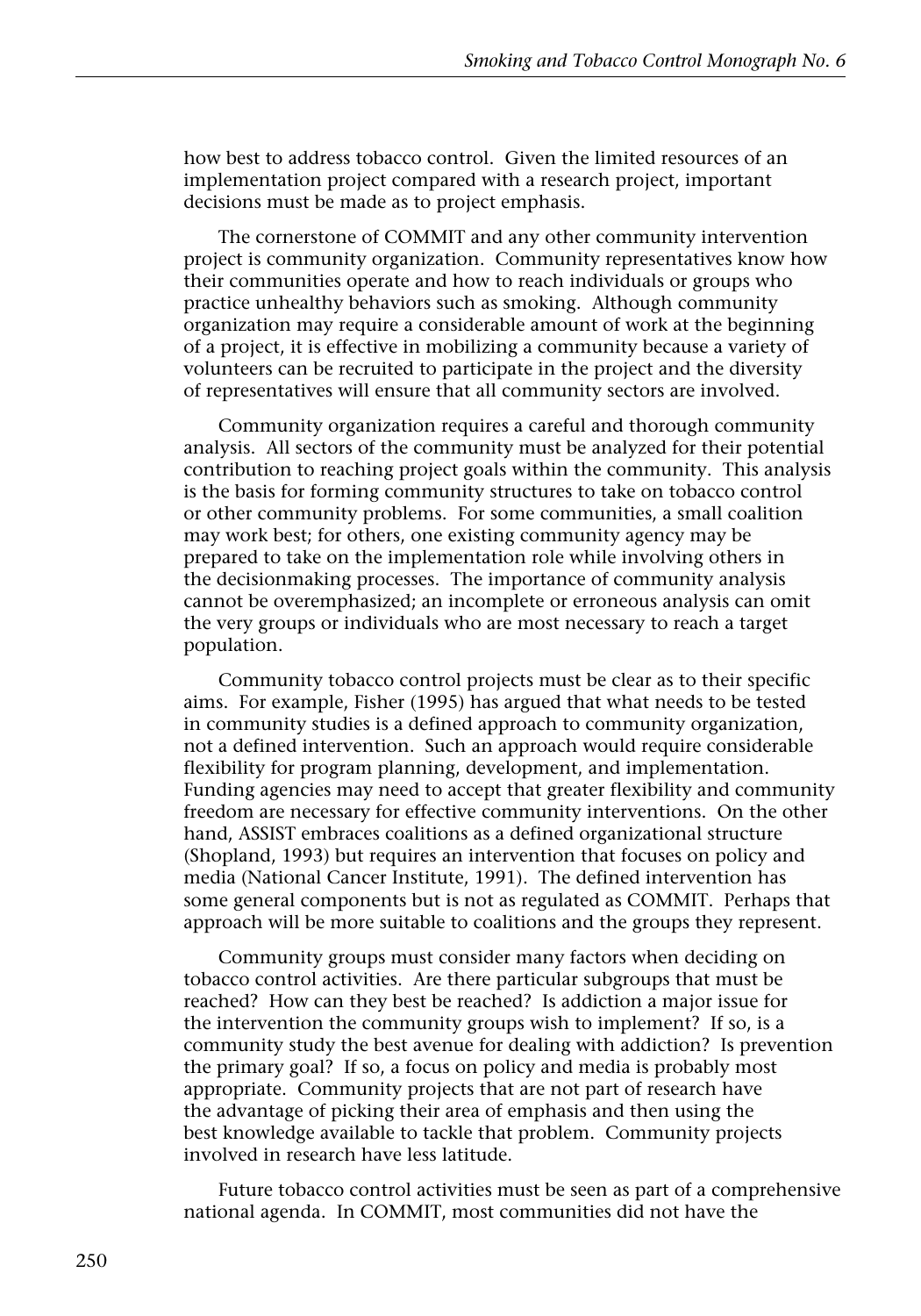concurrent stimulus from Federal, State, county, and local regulations and ordinances that could form a synergy between local efforts and broader efforts. Although it is well known that the price of cigarettes is a major factor in consumption (Warner, 1986; Sweanor et al., 1993), only recently have substantial increases in tobacco taxation been instituted. Both Canada and California saw significant decreases in smoking prevalence after such tobacco tax increases. Environmental restrictions also have an impact on decreasing prevalence (Borland et al., 1990; Brighan et al., 1994). Taxation, environmental restrictions, and government-funded mass media campaigns are necessary elements for a comprehensive, synergistic approach to tobacco tax control. Communities do not operate independently of the broader political and social systems, and sources of future community projects may be limited without support from those broad sectors.

The tobacco problem is likely to continue for some time. Community projects are ways to organize entire communities to combat this problem, and all the evidence from COMMIT indicates that communities will organize and implement many activities to fight tobacco use. The lessons learned from the field in the COMMIT project can and should be used to help communities develop and implement their own tobacco control activities.

#### **REFERENCES**

- Borland, R., Chapman, S., Owen, N., Hill, D. Effects of workplace smoking bans on cigarette consumption. *American Journal of Public Health* 80: 178-180, 1990.
- Brighan, J., Gross, J., Stizer, M.L., Felch, L.J. Effects of a restricted worksite policy on employees who smoke. *American Journal of Public Health* 84: 773- 778, 1994.
- Carleton, R.A., Casater, T.M., Assaf, A.R., Feldman, H.A., McKinlay, S., and the Pawtucket Heart Health Program Writing Group. The Pawtucket Heart Health Program: The community changes in cardiovascular risk factors and projected disease risk. *American Journal of Public Health* 85: 777-785, 1995.
- COMMIT Research Group. Community Intervention Trial for Smoking Cessation (COMMIT): I. Cohort results from a four-year community intervention. *American Journal of Public Health* 85: 183-192, 1995a.
- COMMIT Research Group. Community Intervention Trial for Smoking Cessation (COMMIT): II. Changes in adult smoking prevalence. *American Journal of Public Health* 85: 193-200, 1995b.
- Dwyer, T., Pierce, J.P., Hannam, C.D., Burke, N. Evaluation of the Sydney "Quit for Life" antismoking campaign: 2. Changes in smoking prevalence. *Medical Journal of Australia* 144: 344-347, 1986.
- Fisher, E.B. Editorial: The results of the COMMIT trial. *American Journal of Public Health* 85: 159-160, 1995.
- Flora, J.A., Cassidy, D. Roles of media in communitybased health promotion. In: *Health Promotion at the Community Level*, N.F. Bracht (Editor). Newbury Park, CA: Sage, 1990, pp. 143-157.
- Fortmann, S.P., Taylor, C.B., Flora, J.A., Jatulis, D.E. Changes in adult smoking prevalence after 5 years of community health education: The Stanford Five-City Project. *American Journal of Epidemiology* 137: 82-96, 1993.
- Luepker, R.V., Murray, D.M., Jacobs, D.R., Mittelmark, M.B., Bracht, N., Carlaw, R., Crow, R., Elmer, P., Finnegan, J., Folsom, A.R., Grimm, R., Hannan, P.J., Jeffrey, R., Lando, H., McGovern, P., Mullis, R., Perry, C.L., Pechacek, T., Pirie, P., Sprafka, M., Weisbrod, R., Blackburn, H. Community education for cardiovascular disease prevention: Risk factor changes in the Minnesota Heart Health Program. *American Journal of Public Health* 84(9): 1383-1393, 1994.
- Mittelmark, M.B., Hunt, M.K., Heath, G.W., Schmid, T.L. Realistic outcomes: Lessons from communitybased research and demonstration programs for the prevention of cardiovascular diseases. *Journal of Public Health Policy* 14(4): 437-462, 1993.
- National Cancer Institute. "ASSIST Program Guidelines." Internal document prepared for the National Cancer Institute, 1991.
- Pierce, J.P., Fiore, M.C., Novotny, T.E., Hatziandreu, E.J., Davis, R.M. Trends in tobacco smoking in the United States: Educational differences are increasing. *Journal of the American Medical Association* 261: 56-60, 1989.